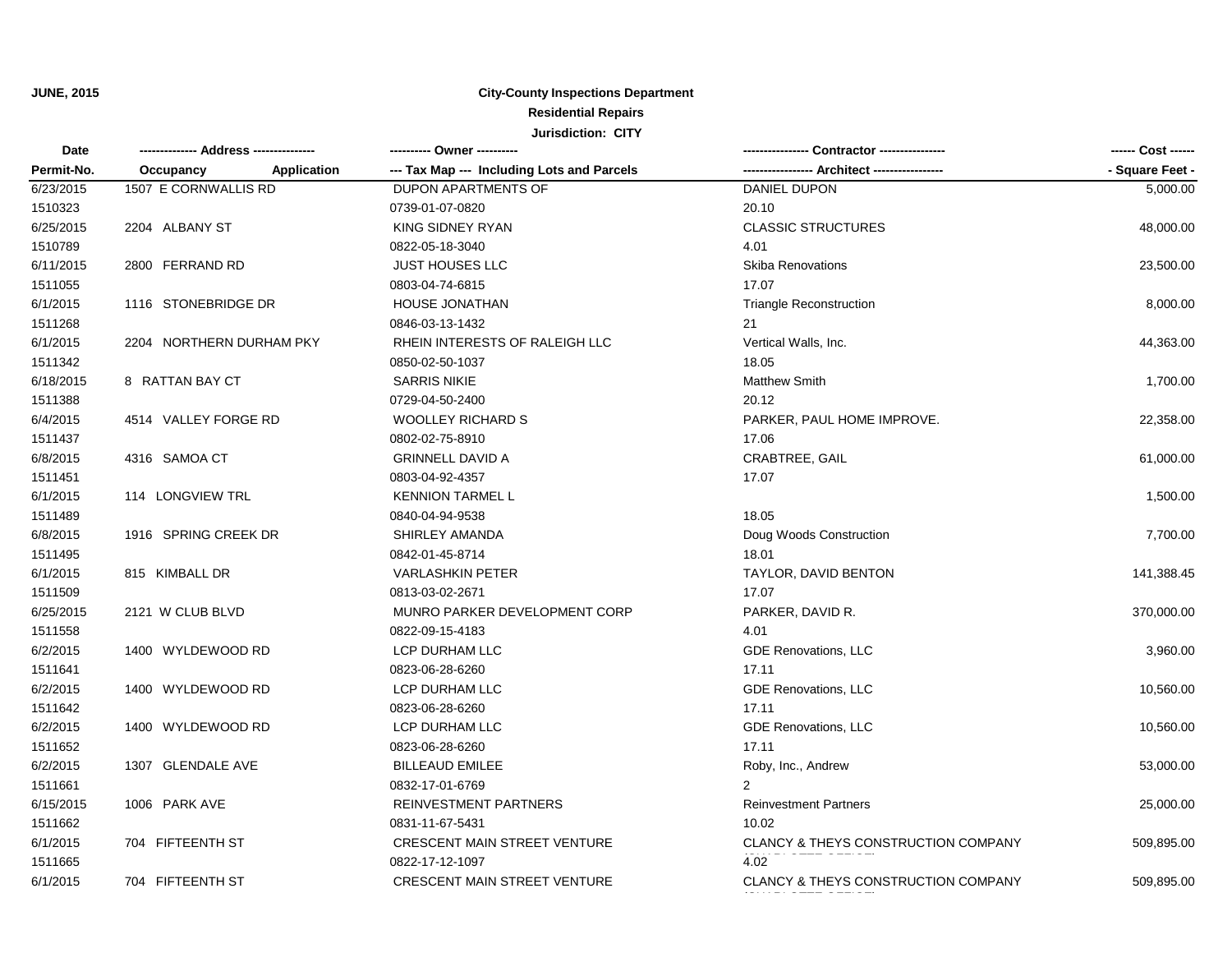| Date       |                       |             | ---------- Owner ----------                |                                                  | ------ Cost ------ |
|------------|-----------------------|-------------|--------------------------------------------|--------------------------------------------------|--------------------|
| Permit-No. | Occupancy             | Application | --- Tax Map --- Including Lots and Parcels |                                                  | - Square Feet -    |
| 1511666    |                       |             | 0822-17-12-1097                            | 4.02                                             |                    |
| 6/21/2015  | 3107 DIXON RD         |             | PENNING JOANNE E                           | Carolina Carports, Inc.                          | 1,999.00           |
| 1511715    |                       |             | 0810-12-75-8955                            | 20.07                                            |                    |
| 6/3/2015   | 2118 PERSHING ST      |             | <b>WINTON TYLER R</b>                      | 2SL DESIGN BUILD, LLC                            | 69,155.00          |
| 1511724    |                       |             | 0822-09-16-6533                            | 4.01                                             |                    |
| 6/9/2015   | 1917 MOREHEAD AVE     |             | BERINI BROTHERS INVESTMENT CO              | Servpro of South Durham and Orange County dba B. | 55,389.73          |
| 1511738    |                       |             | 0821-09-16-5051                            | 6                                                |                    |
| 6/1/2015   | 914 EXUM ST           |             | GILLESPIE ROBERT A                         | SIMPLIFIED CONSTRUCTION LLC                      | 71,000.00          |
| 1511740    |                       |             | 0821-06-48-0072                            | 5                                                |                    |
| 6/1/2015   | 215 MONMOUTH AVE      |             | MCDONALD MARY ANNE                         | Pruitt Building Co.                              | 212,104.00         |
| 1511745    |                       |             | 0832-17-01-4211                            | $\overline{2}$                                   |                    |
| 6/1/2015   | 3735 BENTLEY DR       |             | MORGAN RICHARD W JR                        | Seal Of Approval Builders, Inc.                  | 20,500.00          |
| 1511746    |                       |             | 0719-01-07-7166                            | 20.08                                            |                    |
| 6/1/2015   | 15 BENTGRASS LN       |             | BLUE WATER OF MORRISVILLE INC              | <b>Mital Patel</b>                               | 1,500.00           |
| 1511747    |                       |             | 0813-03-22-1195                            | 17.07                                            |                    |
| 6/1/2015   | 1416 WOODLAND DR      |             | <b>CARDILE PAUL</b>                        | Durham Awning                                    | 2,809.00           |
| 1511749    |                       |             | 0822-16-84-4009                            | 3.02                                             |                    |
| 6/1/2015   | 323 E CLUB BLVD       |             | DISALVO DAVID H                            | John Davison                                     | 13,500.00          |
| 1511752    |                       |             | 0832-10-36-1167                            | 1.01                                             |                    |
| 6/2/2015   | 411 ROSEDALE CREEK DR |             | RAILEY CARL J                              | HARLAND WINDOWS & SIDING                         | 20,600.00          |
| 1511754    |                       |             | 0769-03-23-5058                            | 19                                               |                    |
| 6/3/2015   | 3309 COLE MILL RD     |             | DINGLER BRADLEY M                          | Whitt, Jeffrey A.                                | 116,900.00         |
| 1511768    |                       |             | 0803-02-95-1853                            | 17.07                                            |                    |
| 6/2/2015   | 3100 DOUBLEDAY PL     |             | <b>WILLIAMS MELISSA K</b>                  | MORRIS CONSTRUCTION, INC., J.D.                  | 47,045.00          |
| 1511769    |                       |             | 0801-04-73-0743                            | 20.17                                            |                    |
| 6/4/2015   | 1103 SEDGEFIELD ST    |             | LEGACY BUILDING CO LLC                     | LEGACY BUILDING CO., LLC                         | 89,450.00          |
| 1511770    |                       |             | 0822-14-44-4597                            | 3.01                                             |                    |
| 6/8/2015   | 3946 ST MARKS RD      |             | COX JAMES D                                | Clark & Sons Construction, LLC, M.W.             | 119,800.00         |
| 1511771    |                       |             | 0719-01-18-6479                            | 20.08                                            |                    |
| 6/1/2015   | 3509 MOSSDALE AVE     |             | KAMIYA ARTHUR K                            | W. D. OSBORNE GENERAL CONTRACTOR, INC.           | 199,000.00         |
| 1511776    |                       |             | 0810-15-74-2417                            | 20.07                                            |                    |
| 6/15/2015  | 308 GREEN ST          |             | ROSS LOLA M                                | Pro Remodeling                                   | 6,975.00           |
| 1511794    |                       |             | 0832-13-03-6030                            | 3.02                                             |                    |
| 6/4/2015   | 322 SYLVIAS CT        |             | <b>CAMPBELL IAIN FRASER</b>                |                                                  | 1,000.00           |
| 1511809    |                       |             | 0851-03-40-7459                            | 18.05                                            |                    |
| 6/4/2015   | 1105 BERKELEY ST      |             | URBAN HOPE HOLDINGS LLC                    | Edward M. Cvelich                                | 3,000.00           |
| 1511810    |                       |             | 0822-14-44-8663                            | 3.01                                             |                    |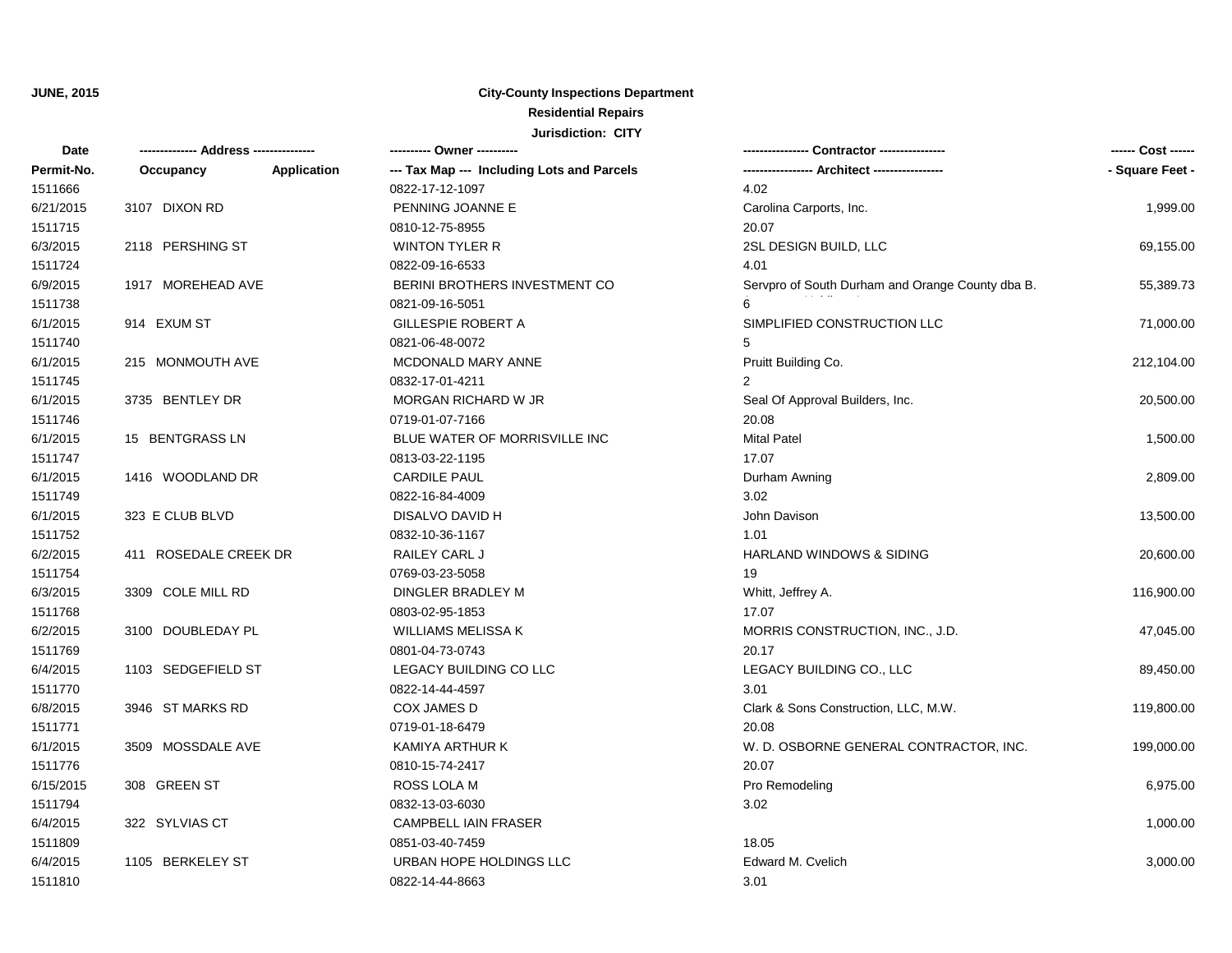| Date       |                          | ---------- Owner ----------                |                                       | ------ Cost ------ |
|------------|--------------------------|--------------------------------------------|---------------------------------------|--------------------|
| Permit-No. | Occupancy<br>Application | --- Tax Map --- Including Lots and Parcels |                                       | - Square Feet -    |
| 6/4/2015   | 1427 COLE MILL RD        | RAWLINGS DUSTIN A                          |                                       | 3,000.00           |
| 1511814    |                          | 0813-03-31-8063                            | 17.07                                 |                    |
| 6/4/2015   | 1006 DELRAY ST           | HERNANDEZ CANDIDA FIGUEROA                 | <b>CARLOS GALVEZ</b>                  | 2,100.00           |
| 1511821    |                          | 0820-20-92-9070                            | 20.09                                 |                    |
| 6/15/2015  | 2574 BITTERSWEET DR      | PITT GEOFFREY S                            | Kimmell Remodeling & Restoration, LLC | 36,617.00          |
| 1511822    |                          | 0813-02-77-2911                            | 17.07                                 |                    |
| 6/1/2015   | 506 OTTAWA AVE           | <b>DUBOIS JESSE</b>                        | <b>Advanced Structural Repair</b>     | 19,000.00          |
| 1511823    |                          | 0831-09-17-6474                            | 11                                    |                    |
| 6/4/2015   | 908 W MARKHAM AVE        | <b>HUFFMAN KIM M</b>                       | Artisan Custom Renovations LLC        | 18,000.00          |
| 1511825    |                          | 0822-16-72-7614                            | 3.02                                  |                    |
| 6/1/2015   | 511 PEARSON DR           | <b>TOOMER LISA</b>                         | RAM JACK LLC                          | 8,550.00           |
| 1511830    |                          | 0729-02-55-1541                            | 20.10                                 |                    |
| 6/9/2015   | 607 WHEAT MILL RD        | ALSTON LUCILLE R                           | THD AT-HOME SERVICES, INC.            | 5,444.00           |
| 1511834    |                          | 0824-02-95-8044                            | 17.08                                 |                    |
| 6/15/2015  | 2305 WOODROW ST          | HAMMAN RANDALL SCOTT                       |                                       | 3,500.00           |
| 1511838    |                          | 0822-09-05-6740                            | 4.01                                  |                    |
| 6/18/2015  | 3349 DENISE ST           | FREI JACK D                                | <b>BALLARD CONST., INC. RTP</b>       | 16,800.00          |
| 1511840    |                          | 0823-15-64-4615                            | 17.05                                 |                    |
| 6/21/2015  | 924 GREEN ST             | <b>BUCKHORN V PARTNERS LTD</b>             | Olmstead Homesteads, Inc.             | 144,000.00         |
| 1511841    |                          | 0822-15-73-3032                            | 3.02                                  |                    |
| 6/4/2015   | 3325 ALABAMA AVE         | RICHARDSON ROBERT W                        | David Johnson                         | 4,500.00           |
| 1511842    |                          | 0813-16-94-8620                            | 17.05                                 |                    |
| 6/18/2015  | 1025 ROSEDALE AVE        | JOSHUA JENSEN ENTERPRISES LLC              | <b>RMA Construction LLC</b>           | 7,500.00           |
| 1511853    |                          | 0821-10-35-2341                            | 5                                     |                    |
| 6/18/2015  | 1025 ROSEDALE AVE        | JOSHUA JENSEN ENTERPRISES LLC              | <b>RMA Construction LLC</b>           | 7,500.00           |
| 1511854    |                          | 0821-10-35-2341                            | 5                                     |                    |
| 6/25/2015  | 2310 WILSON ST           | <b>REHAB CREW INC THE</b>                  | MaryKate Construction, LLC            | 78,500.00          |
| 1511855    |                          | 0822-09-06-4293                            | 4.01                                  |                    |
| 6/8/2015   | 105 RED BIRD DR          | <b>HUANG TOM Y</b>                         |                                       | 5,000.00           |
| 1511856    |                          | 0852-04-64-1088                            | 18.04                                 |                    |
| 6/8/2015   | 1313 LANCASTER ST        | <b>BLACK JOHN</b>                          | PARKER, DAVID R.                      | 72,140.00          |
| 1511858    |                          | 0822-11-55-6412                            | 3.01                                  |                    |
| 6/9/2015   | 1102 N MANGUM ST         | <b>DELMONEGO SARAH</b>                     |                                       | 12,179.97          |
| 1511859    |                          | 0832-17-11-5217                            | $\overline{2}$                        |                    |
| 6/8/2015   | 209 S ADAMS ST           | DIAZ OSWALDO                               |                                       | 3,300.00           |
| 1511862    |                          | 0841-14-34-5181                            | 18.02                                 |                    |
| 6/9/2015   | 3805 NORTHAMPTON RD      | <b>GUYTON JOHN R</b>                       | ALUMINUM CO OF N.C.                   | 30,000.00          |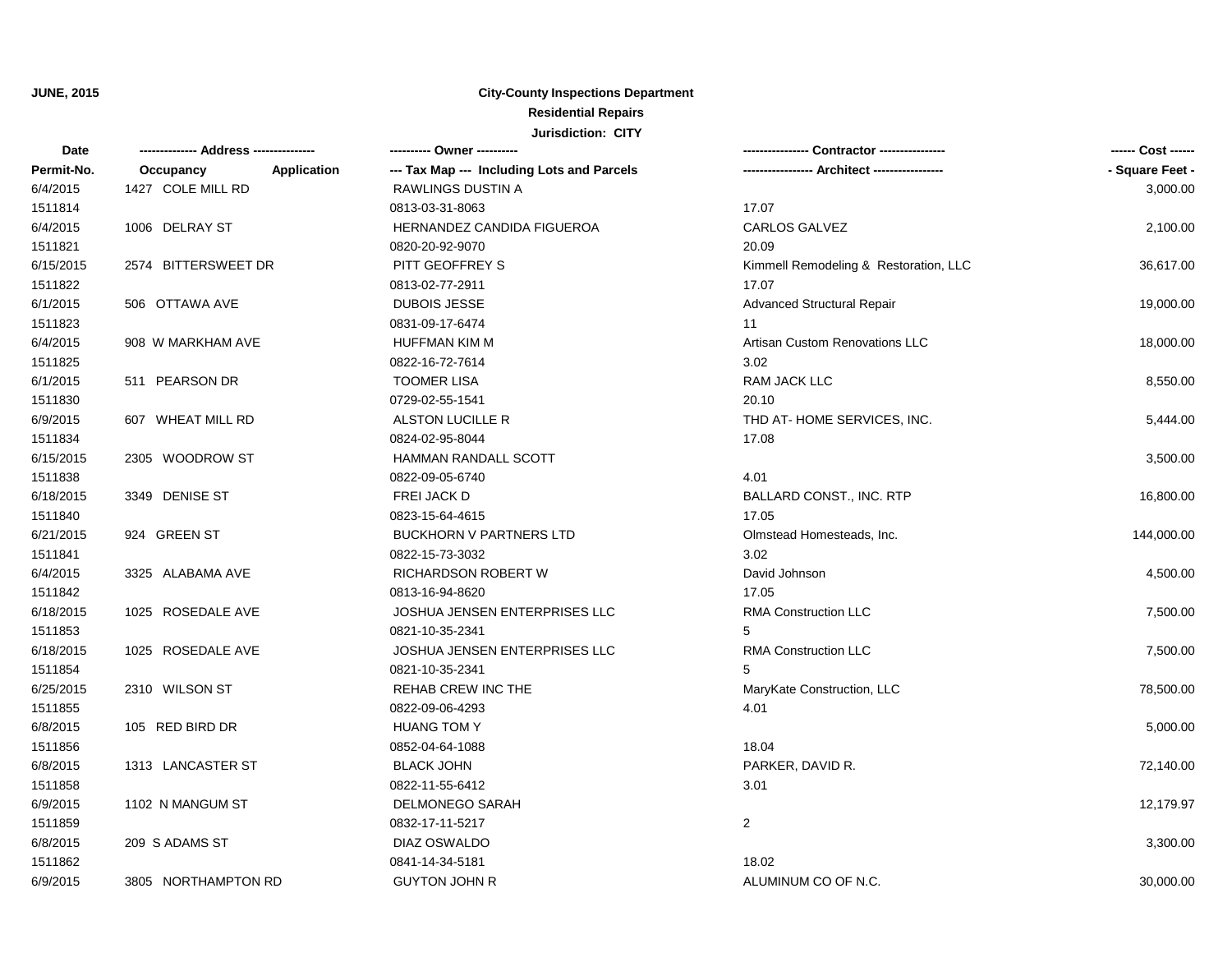| <b>Date</b> | -------------- Address --------------- |             | ---------- Owner ----------                |                                                  | ------ Cost ------ |
|-------------|----------------------------------------|-------------|--------------------------------------------|--------------------------------------------------|--------------------|
| Permit-No.  | Occupancy                              | Application | --- Tax Map --- Including Lots and Parcels | ---------------- Architect ----------------      | - Square Feet -    |
| 1511863     |                                        |             | 0810-17-10-0105                            | 20.08                                            |                    |
| 6/8/2015    | 1001 ROSEHILL AVE                      |             | <b>URBAN HAVEN LLC</b>                     | SCHREIBER CONSTRUCTION                           | 2,300.00           |
| 1511872     |                                        |             | 0822-13-13-2936                            | 4.02                                             |                    |
| 6/8/2015    | 206 BRANDERMILL DR                     |             | YOUNG GRACE A                              | CRABTREE, GAIL                                   | 15,000.00          |
| 1511873     |                                        |             | 0729-03-23-3712                            | 20.11                                            |                    |
| 6/11/2015   | 2111 PERSHING ST                       |             | <b>CONNOLLY JEFFREY B</b>                  | Argyle Building Company LLC                      | 36,000.00          |
| 1511874     |                                        |             | 0822-09-16-8312                            | 4.01                                             |                    |
| 6/8/2015    | 313 GRESHAM AVE                        |             | MEANS CHERYL L                             | <b>Andrew Means</b>                              | 11,900.00          |
| 1511877     |                                        |             | 0832-05-07-2993                            | 1.02                                             |                    |
| 6/18/2015   | 2011 YEARBY AVE                        |             | DUKE UNIVERSITY                            | LECHASE CONSTRUCTION SERVICES, LLC               | 30,872.00          |
| 1511879     |                                        |             | 0822-17-00-3598                            | 15.01                                            |                    |
| 6/18/2015   | 314 ANDERSON ST                        |             | <b>DUKE UNIVERSITY</b>                     | LECHASE CONSTRUCTION SERVICES, LLC               | 30,871.00          |
| 1511881     |                                        |             | 0822-17-00-3598                            | 15.01                                            |                    |
| 6/29/2015   | 810 NINTH ST                           |             | TP NINTH STREET APARTMENTS LLC             | <b>HOT SPRINGS POOLS</b>                         | 82,350.00          |
| 1511887     |                                        |             | 0822-14-32-2967                            | 4.02                                             |                    |
| 6/8/2015    | 5405 STARDUST DR                       |             | MOORE MICHAEL G                            | Riley Home Builders & Inspections, Inc. J. Scott | 16,900.00          |
| 1511893     |                                        |             | 0835-03-11-3135                            | 16.01                                            |                    |
| 6/8/2015    | 2318 LINDMONT AVE                      |             | BANK OF NEW YORK MELLON                    | ABSOLUTE CONSTRUCTION GROUP, LLC.                | 7,800.00           |
| 1511896     |                                        |             | 0842-13-23-1753                            | 18.01                                            |                    |
| 6/9/2015    | 6 BARLEY CIR                           |             | <b>OWEN KARLA T</b>                        | Original Space, Inc.                             | 84,168.00          |
| 1511904     |                                        |             | 0800-02-58-1264                            | 20.17                                            |                    |
| 6/9/2015    | 4219 SWARTHMORE RD                     |             | <b>BOBBITT CAROLINA RAMPOLLA</b>           | Craftsman Remodeling, Inc.                       | 7,000.00           |
| 1511906     |                                        |             | 0709-04-94-6188                            | 20.18                                            |                    |
| 6/11/2015   | 502 CONSTITUTION DR                    |             | DILLMAN JEFFREY D                          | Carolina Building Concepts, Inc.                 | 60,272.00          |
| 1511908     |                                        |             | 0802-02-95-6770                            | 17.06                                            |                    |
| 6/25/2015   | 605 W CHAPEL HILL ST                   |             | CHAPEL HILL DURHAM NC LP                   | Knight & Davis Construction Group, LLC           | 110,800.00         |
| 1511909     |                                        |             | 0821-07-67-3645                            | $\overline{7}$                                   |                    |
| 6/15/2015   | 905 DACIAN AVE                         |             | <b>STAMM DENNIS C</b>                      | David Johnson                                    | 8,600.00           |
| 1511924     |                                        |             | 0822-20-71-6579                            | 3.02                                             |                    |
| 6/11/2015   | 1500 WOODLAND DR                       |             | POLISHUK CAROL S                           | David Johnson                                    | 11,000.00          |
| 1511925     |                                        |             | 0822-16-84-4507                            | 3.02                                             |                    |
| 6/15/2015   | 3 PARK PL                              |             | <b>CELKO JANET G</b>                       | Gutter Glove of NC                               | 13,000.00          |
| 1511926     |                                        |             | 0814-03-22-7552                            | 17.07                                            |                    |
| 6/11/2015   | 1012 HOLLOWAY ST                       |             | <b>MASON ROSA MONROE</b>                   | JEB Contracting - James Edward Boyd, T/A         | 10,160.00          |
| 1511927     |                                        |             | 0831-10-46-5882                            | 10.01                                            |                    |
| 6/15/2015   | 3 SYLVAN RD                            |             | <b>LOVE ELAINE F</b>                       | A.G. BUILDERS                                    | 146,956.64         |
| 1511929     |                                        |             | 0821-05-28-0184                            | 6                                                |                    |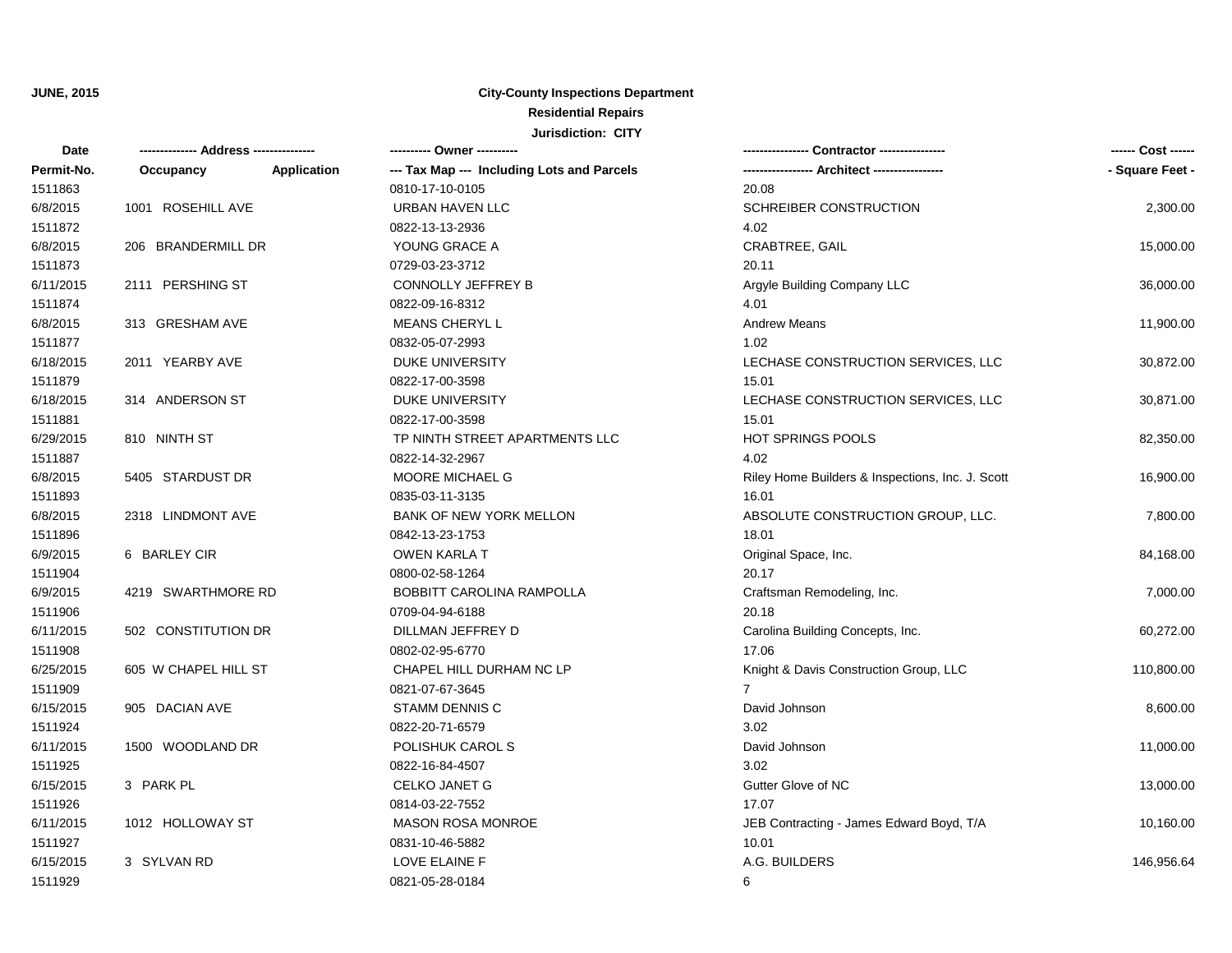| Date       |                     |             | ---------- Owner ----------                |                                             | ------ Cost ------ |
|------------|---------------------|-------------|--------------------------------------------|---------------------------------------------|--------------------|
| Permit-No. | Occupancy           | Application | --- Tax Map --- Including Lots and Parcels | ---------------- Architect ---------------- | - Square Feet -    |
| 6/11/2015  | 1217 LINCOLN ST     |             | PREMIER INVESTMENT REAL ESTATE             | Johlco Contracting                          | 28,500.00          |
| 1511944    |                     |             | 0831-17-01-9934                            | 13.01                                       |                    |
| 6/15/2015  | 806 W MAYNARD AVE   |             | DAVIS ODELL                                | Shaheid Hasan                               | 21,700.00          |
| 1511946    |                     |             | 0822-08-88-1619                            | 1.02                                        |                    |
| 6/11/2015  | 610 TROY ST         |             | <b>BORI MAIRO</b>                          |                                             | 8,500.00           |
| 1511948    |                     |             | 0831-18-41-7029                            | 14                                          |                    |
| 6/11/2015  | 610 TROY ST         |             | <b>BORI MAIRO</b>                          |                                             | 8,500.00           |
| 1511949    |                     |             | 0831-18-41-7029                            | 14                                          |                    |
| 6/16/2015  | 313 SOUTH BEND DR   |             | WOODARD JULIA OLIVER                       | L & L Carpenter & Associates                | 4,700.00           |
| 1511950    |                     |             | 0717-02-67-7691                            | 20.12                                       |                    |
| 6/8/2015   | 6526 ROSSFORD LN    |             | MACDONALD CARMEL L                         | RAM JACK LLC                                | 2,650.00           |
| 1511951    |                     |             | 0718-03-94-9882                            | 20.12                                       |                    |
| 6/15/2015  | 3403 MEDFORD RD     |             | PORTER BARBARA Y                           | DDM CONSTRUCTION SERVICES, LLC              | 38,485.00          |
| 1511952    |                     |             | 0812-07-79-2885                            | 17.05                                       |                    |
| 6/16/2015  | 511 HUGO ST         |             | <b>GRATTAN ROBERT</b>                      | Daniel Ayala                                | 27,000.00          |
| 1511955    |                     |             | 0832-06-38-6364                            | 1.01                                        |                    |
| 6/15/2015  | 2809 BUTNER ST      |             | <b>GOODBAR BETTY E</b>                     | <b>WILLIAM H. MOORE</b>                     | 52,500.00          |
| 1511961    |                     |             | 0832-05-08-2754                            | 1.02                                        |                    |
| 6/15/2015  | 909 MASSEY AVE      |             | <b>NORRIS DONNA</b>                        | Donna Mansour                               | 9,900.00           |
| 1511988    |                     |             | 0831-17-11-6272                            | 13.01                                       |                    |
| 6/25/2015  | 211 SHADOW HAWK DR  |             | STANDARD PACIFIC OF THE                    | STANDARD PACIFIC OF THE CAROLINAS, LLC      | 1,100.00           |
| 1511990    |                     |             | 0729-03-03-2912                            | 20.11                                       |                    |
| 6/25/2015  | 215 SHADOW HAWK DR  |             | STANDARD PACIFIC OF THE                    | STANDARD PACIFIC OF THE CAROLINAS, LLC      | 1,100.00           |
| 1511991    |                     |             | 0729-03-03-1979                            | 20.11                                       |                    |
| 6/15/2015  | 425 LAKELAND ST     |             | HOLEMAN VANCE DURYAL                       |                                             | 1,000.00           |
| 1511994    |                     |             | 0831-18-31-2626                            | 14                                          |                    |
| 6/21/2015  | 708 WELLINGHAM DR   |             | <b>ROBERTSON EDGAR E</b>                   | <b>Faulkner Construction</b>                | 26,100.00          |
| 1511998    |                     |             | 0728-03-23-0708                            | 20.12                                       |                    |
| 6/15/2015  | 2211 UNIVERSITY DR  |             | <b>LEUNG EVA</b>                           | RAM JACK LLC                                | 2,600.00           |
| 1511999    |                     |             | 0821-18-30-8209                            | $7^{\circ}$                                 |                    |
| 6/18/2015  | 165 MONTROSE DR     |             | <b>STRAUSS HAROLD</b>                      | VALUE BUILDING SERVICES, INC.               | 20,400.00          |
| 1512003    |                     |             | 0820-09-15-4134                            | 20.07                                       |                    |
| 6/21/2015  | 17 COTTAGE WOODS CT |             | <b>HOARFROST ADRIENNE</b>                  | Sierra Structures, Inc.                     | 4,800.00           |
| 1512004    |                     |             | 0729-03-12-4217                            | 20.11                                       |                    |
| 6/15/2015  | 1305 WILLOWDALE DR  |             | HARRIS GERALDINE L                         | RAM JACK LLC                                | 15,510.00          |
| 1512005    |                     |             | 0820-19-62-4061                            | 20.09                                       |                    |
| 6/21/2015  | 912 ANDERSON ST     |             | <b>HAYES MARK L</b>                        | W. D. OSBORNE GENERAL CONTRACTOR, INC.      | 81,000.00          |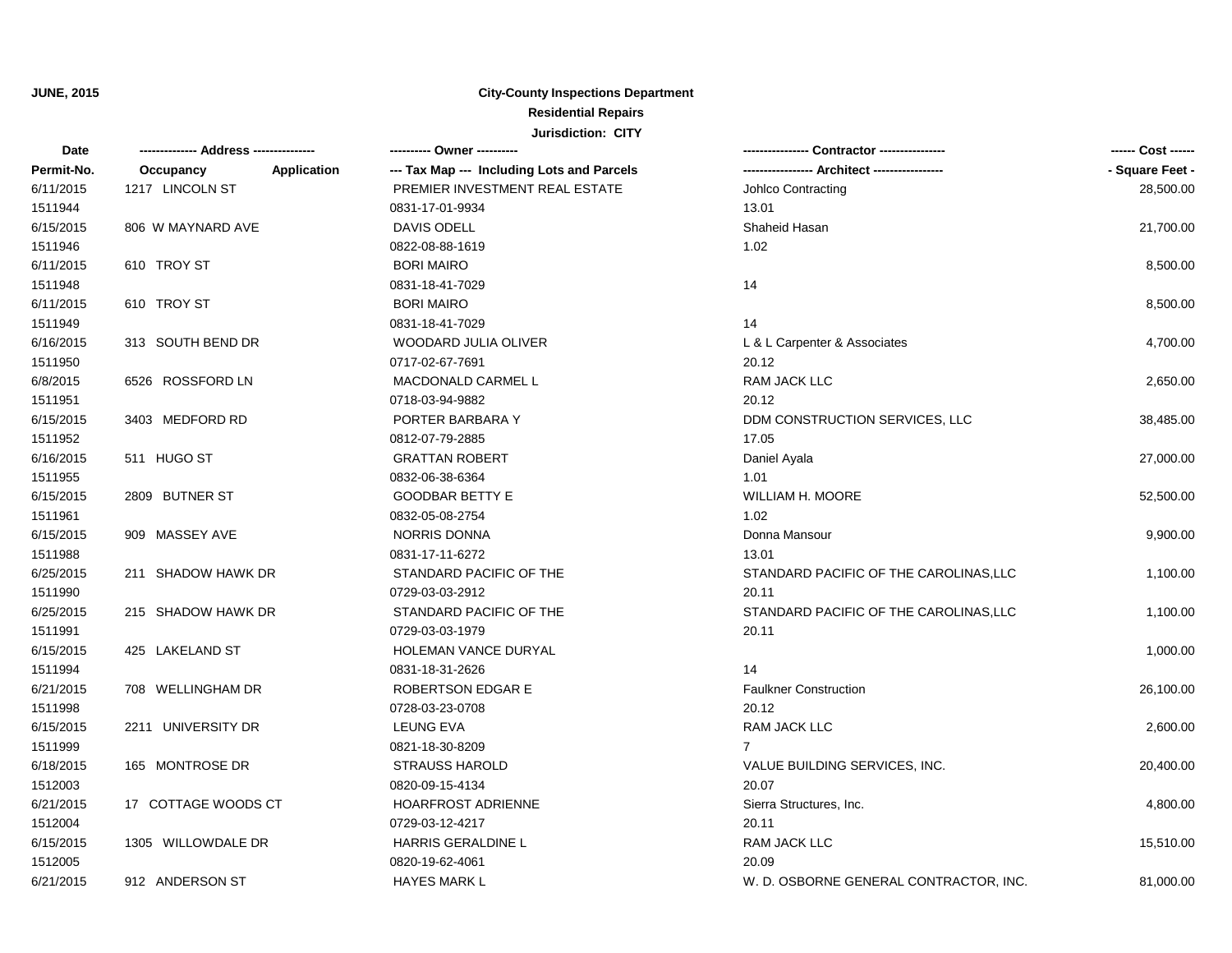| Date       |                         |                    |                                            |                                | ------ Cost ------ |
|------------|-------------------------|--------------------|--------------------------------------------|--------------------------------|--------------------|
| Permit-No. | Occupancy               | <b>Application</b> | --- Tax Map --- Including Lots and Parcels |                                | - Square Feet -    |
| 1512008    |                         |                    | 0811-12-96-7581                            | 6                              |                    |
| 6/23/2015  | 3418 FLAT RIVER DR      |                    | LEVEL CAROLINA HOMES LLC                   | Level Carolina Homes, LLC      | 10,000.00          |
| 1512009    |                         |                    | 0850-04-71-0814                            | 18.05                          |                    |
| 6/25/2015  | 219 W GEER ST           |                    | <b>RUSSELL FRANCES E</b>                   | Francisco Javier Toledo Garcia | 123,475.00         |
| 1512031    |                         |                    | 0832-17-00-2240                            | 8.02                           |                    |
| 6/23/2015  | 1307 GLENDALE AVE       |                    | <b>BILLEAUD EMILEE</b>                     | Roby, Inc., Andrew             | 10,000.00          |
| 1512041    |                         |                    | 0832-17-01-6769                            | 2                              |                    |
| 6/23/2015  | 610 SWIFT CREEK XING    |                    | TOLL NC LP                                 | MK STICKBUILDERS LLC           | 3,500.00           |
| 1512043    |                         |                    | 0717-02-76-8037                            | 20.12                          |                    |
| 6/23/2015  | 406 SWIFT CREEK XING    |                    | TOLL NC LP                                 | MK STICKBUILDERS LLC           | 3,500.00           |
| 1512044    |                         |                    | 0717-02-85-5106                            | 20.12                          |                    |
| 6/29/2015  | 607 OLD ORCHARD AVE     |                    | <b>MACK ISAAC L</b>                        | KINGSFORD HOME IMPROVEMENT     | 2,760.00           |
| 1512047    |                         |                    | 0834-03-03-2831                            | 17.08                          |                    |
| 6/21/2015  | 3819 BERINI DR          |                    | RAUSHER MARK DEAN                          | <b>HUGHES CONTRACTING INC</b>  | 10,962.00          |
| 1512048    |                         |                    | 0813-03-22-5575                            | 17.07                          |                    |
| 6/25/2015  | 3001 UNIVERSITY DR      |                    | NATURE CONSERVANCY THE                     | RAM JACK LLC                   | 27,875.00          |
| 1512051    |                         |                    | 0810-08-87-9537                            | 20.15                          |                    |
| 6/21/2015  | 4727 KNIGHTS ARM DR     |                    | DEAN MATTHEW B                             | Sierra Structures, Inc.        | 6,950.00           |
| 1512052    |                         |                    | 0709-03-34-9095                            | 20.18                          |                    |
| 6/29/2015  | 510 WELLINGHAM DR       |                    | <b>FIELDS APRIL L</b>                      | G DOUBLE CONSTRUCTION, INC.    | 25,236.00          |
| 1512054    |                         |                    | 0728-03-14-7718                            | 20.12                          |                    |
| 6/25/2015  | 1142 GASTON MANOR DR    |                    | YOUNG LINDA G                              | SIGMON CONSTRUCTION            | 7,000.00           |
| 1512055    |                         |                    | 0769-03-43-5213                            | 19                             |                    |
| 6/21/2015  | 4615 WILLA WAY          |                    | <b>HARBOLD SALLY L</b>                     |                                | 2,400.00           |
| 1512056    |                         |                    | 0759-03-04-8176                            | 18.05                          |                    |
| 6/21/2015  | 3815 COTTONWOOD DR      |                    | DENTON PETER T JR                          | <b>JENIFER HOFMANN</b>         | 390.00             |
| 1512057    |                         |                    | 0800-01-47-1753                            | 20.17                          |                    |
| 6/21/2015  | 4820 BISCAYNE RD        |                    | <b>NOVAK PAUL</b>                          | THD AT-HOME SERVICES, INC.     | 15,875.00          |
| 1512060    |                         |                    | 0719-03-00-4233                            | 20.18                          |                    |
| 6/18/2015  | 2013 PERSHING ST        |                    | <b>MING DAVID</b>                          | KENBURN RESTORATION, LLC.      | 19,800.00          |
| 1512066    |                         |                    | 0822-10-26-6237                            | 4.01                           |                    |
| 6/23/2015  | 800 E FOREST HILLS BLVD |                    | SMITH RYAN P                               | HEARTHSTONE HOMES, INC.        | 17,000.00          |
| 1512067    |                         |                    | 0821-19-62-8421                            | $\overline{7}$                 |                    |
| 6/23/2015  | 328 SWIFT CREEK XING    |                    | TOLL NC LP                                 | MK STICKBUILDERS LLC           | 2,500.00           |
| 1512072    |                         |                    | 0717-02-85-0130                            | 20.12                          |                    |
| 6/23/2015  | 402 SWIFT CREEK XING    |                    | TOLL NC LP                                 | MK STICKBUILDERS LLC           | 2,500.00           |
| 1512073    |                         |                    | 0717-02-85-2019                            | 20.12                          |                    |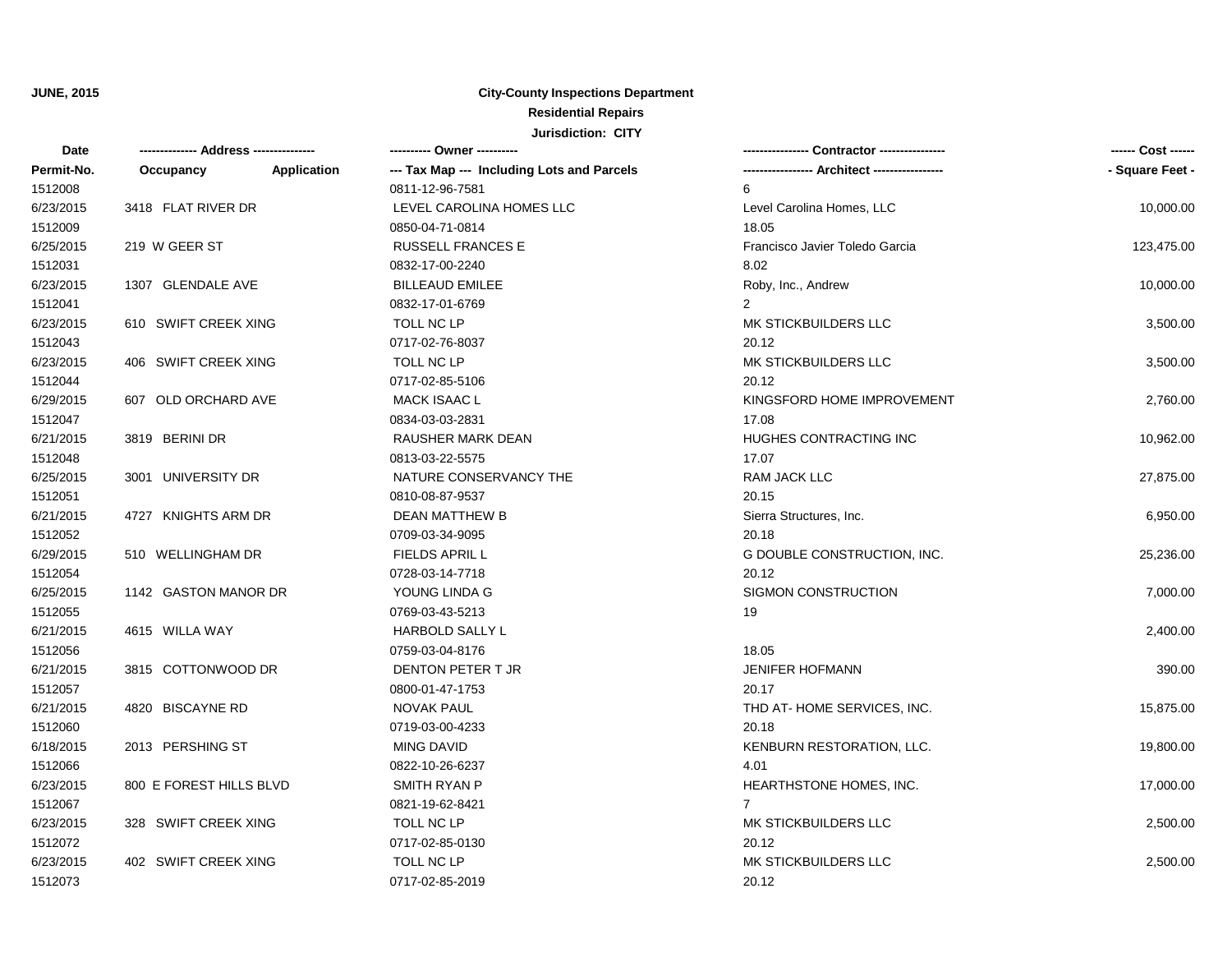| <b>Date</b> | ------------- Address -------------- |                    | ---------- Owner ----------                |                                          | ------ Cost ------ |
|-------------|--------------------------------------|--------------------|--------------------------------------------|------------------------------------------|--------------------|
| Permit-No.  | Occupancy                            | <b>Application</b> | --- Tax Map --- Including Lots and Parcels |                                          | - Square Feet -    |
| 6/29/2015   | 3518 RACINE ST                       |                    | LEWIS DAVID M                              | Claudio Hortoneda                        | 6,400.00           |
| 1512076     |                                      |                    | 0810-15-64-6180                            | 20.07                                    |                    |
| 6/17/2015   | 2502 CASCADILLA ST                   |                    | KINGDOM PROPERTY SOLUTION INC              | MICHAEL T. WILSON                        | 1,400.00           |
| 1512084     |                                      |                    | 0832-10-36-7822                            | 1.01                                     |                    |
| 6/21/2015   | 6 MAERE CT                           |                    | <b>TURNER STEVEN G EST</b>                 | JEB Contracting - James Edward Boyd, T/A | 1,000.00           |
| 1512086     |                                      |                    | 0835-04-50-3898                            | 16.01                                    |                    |
| 6/23/2015   | 718 SHEPHERD ST                      |                    | MAUNSELL PENELOPE J                        | ACTUAL SIZE BUILDERS, INC                | 94,553.00          |
| 1512093     |                                      |                    | 0821-11-56-5991                            | $\overline{7}$                           |                    |
| 6/30/2015   | 508 HARKNESS CIR                     |                    | FERRERI STEFANI D                          | <b>GARUDA CUSTOM DECKS</b>               | 18,500.00          |
| 1512098     |                                      |                    | 0801-03-32-8125                            | 20.17                                    |                    |
| 6/25/2015   | 2018 WOODVIEW DR                     |                    | VANHOVEN LINDA JO                          | THD AT-HOME SERVICES, INC.               | 5,474.86           |
| 1512119     |                                      |                    | 0822-12-87-4472                            | 1.02                                     |                    |
| 6/30/2015   | 143 MANNING WAY                      |                    | <b>BAKER LINDA</b>                         | <b>Trident Building Group</b>            | 6,400.00           |
| 1512121     |                                      |                    | 0769-03-32-2920                            | 19                                       |                    |
| 6/29/2015   | 1400 VIRGINIA AVE                    |                    | <b>GAVIN HENRI</b>                         |                                          | 150.00             |
| 1512123     |                                      |                    | 0822-09-06-9106                            | 4.01                                     |                    |
| 6/25/2015   | 412 W KNOX ST                        |                    | LARRIMORE JACOB R                          | BERCON BUILDING COMPANY INCORPORATED     | 39,877.00          |
| 1512128     |                                      |                    | 0822-16-93-9648                            | 3.02                                     |                    |
| 6/25/2015   | 2400 INDIAN TRL                      |                    | <b>BUTE ROBERT LINDSEY</b>                 |                                          | 16,000.00          |
| 1512130     |                                      |                    | 0822-05-08-7174                            | 4.01                                     |                    |
| 6/29/2015   | 415 W MAYNARD AVE                    |                    | KOOISTRA REBECCA A                         | NORTH CAROLINA BUILDER INC               | 4,250.00           |
| 1512134     |                                      |                    | 0832-05-08-0331                            | 1.02                                     |                    |
| 6/29/2015   | 120 NUTTREE WAY                      |                    | MILLER MARK DAVID                          | Triangle Green Construction, L.L.C.      | 42,463.75          |
| 1512138     |                                      |                    | 0729-03-00-3597                            | 20.11                                    |                    |
| 6/29/2015   | 605 N ELIZABETH ST                   |                    | PARK LANE PARTNERS LLC                     | Hetherington, Stephen Michael            | 1,000.00           |
| 1512141     |                                      |                    | 0831-05-28-2143                            | 9                                        |                    |
| 6/23/2015   | 3315 WATERBURY DR                    |                    | <b>BONINO CHRISTOPHER A</b>                | <b>RAM JACK LLC</b>                      | 5,550.00           |
| 1512144     |                                      |                    | 0800-02-77-2362                            | 20.17                                    |                    |
| 6/29/2015   | 327 HALES WOOD RD                    |                    | ELDRIDGE FRED D                            | REGIONAL WATERPROOFING CO INC            | 5,202.48           |
| 1512170     |                                      |                    | 9797-02-97-4964                            | 20.12                                    |                    |
| 6/29/2015   | 27 MEADOWBROOK AVE                   |                    | TURNER SUSAN DIANE                         | REGIONAL WATERPROOFING CO INC            | 7,550.60           |
| 1512171     |                                      |                    | 0813-01-15-2865                            | 17.07                                    |                    |
| 6/22/2015   | 35 JULIETTE DR                       |                    | ROWLEY ROGER R JR                          | KB HOME, RALEIGH-DURHAM LLC              | 1,895.00           |
| 1512174     |                                      |                    | 0729-03-43-6971                            | 20.10                                    |                    |
| 6/29/2015   | 2329 GLENDALE AVE                    |                    | ROGERS MICHAEL SHANE                       | <b>SPACE BUILDERS</b>                    | 18,908.00          |
| 1512176     |                                      |                    | 0832-09-06-1720                            | 1.02                                     |                    |
| 6/29/2015   | 1505 ALABAMA AVE                     |                    | <b>BONO FRANK SCOTT</b>                    |                                          | 3,100.00           |